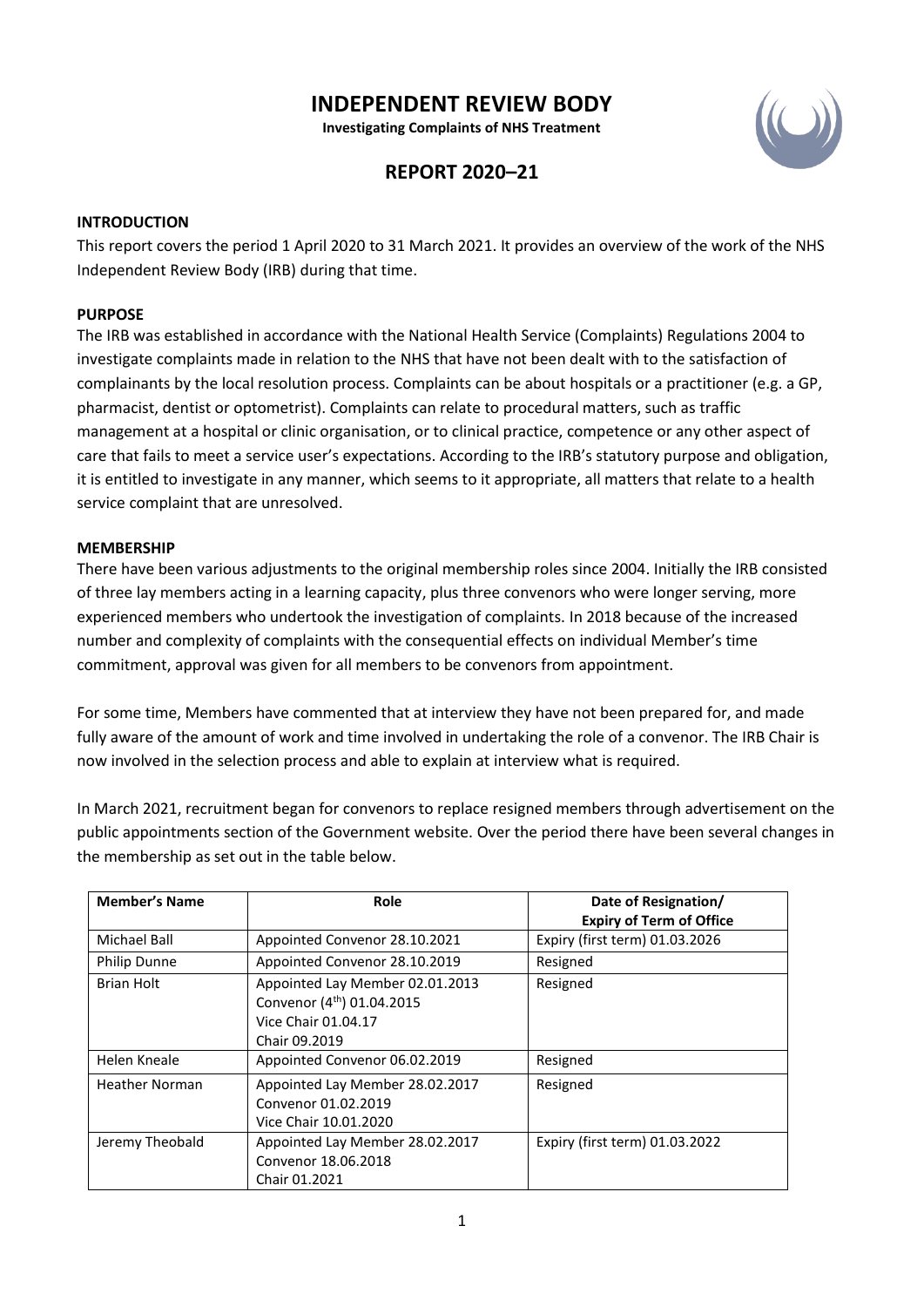## **MEETINGS**

Business meetings take place quarterly and extra events are arranged when necessary; for example, to assist new members, case study meetings can be held. Each IRB member is totally independent in reaching decisions on complaints, albeit at meetings the IRB operates together as a supportive team.

While meetings focus on the status of complaints and domestic matters such as the updating of IRB procedures, related subjects are discussed. For example, the revision of the complaints scheme referred to in the National Health and Care Act 2016 and the subject first considered some six plus years ago concerning the possible integration of the NHS Independent Review Body and Social Care Review Body (established 2011). Where it is considered helpful, relevant DHSC personnel are invited to attend meetings.

## **DIGEST OF COMPLAINTS**

The status of cases reviewed during the period is tabled at the end of the report. Investigations of complaints are ongoing and do not fall neatly into a yearly cycle. Complaints made or received in one year may not always be resolved within that year, and therefore year-on-year comparisons are invalid. Similarly, IRB data may not be readily comparable with records kept by NHS Units for similar reasons.

The recommendations by the IRB for DHSC action cover a wide spectrum of service areas and patient experience. Complainant privacy does not allow the full facts of issues considered by the IRB or in which specific environment they occurred to be disclosed. A synopsis of recommendations from the IRB that have resulted in action by DHSC service providers to improve and amend arrangements for its service users is set out below. It is emphasised that these recommendations were in relation to incidents in specific areas of care and do not apply to the whole of DHSC remit.

- Record keeping and documentation
- Transfers/arrangements for Tertiary Care
- Revision and introduction of new protocols, schemes and pathways
- Updating to comply with NICE guidelines
- Introduction of statistical information for future comparison
- Modification of rota plans
- Increases in training programmes to assist staff knowledge
- Additional purchase of equipment
- Communications with patients and relatives

The IRB notes that the introduction of Manx Care on 1 April 2021 will present new challenges and ways of working. The IRB looks forward to working with both Manx Care and the DHSC to improve the quality of services provided to service users. It is within this area that the IRB can continue to play a positive role in improving patient experience.

Jeremy Theobald Chair, NHS Independent Review Body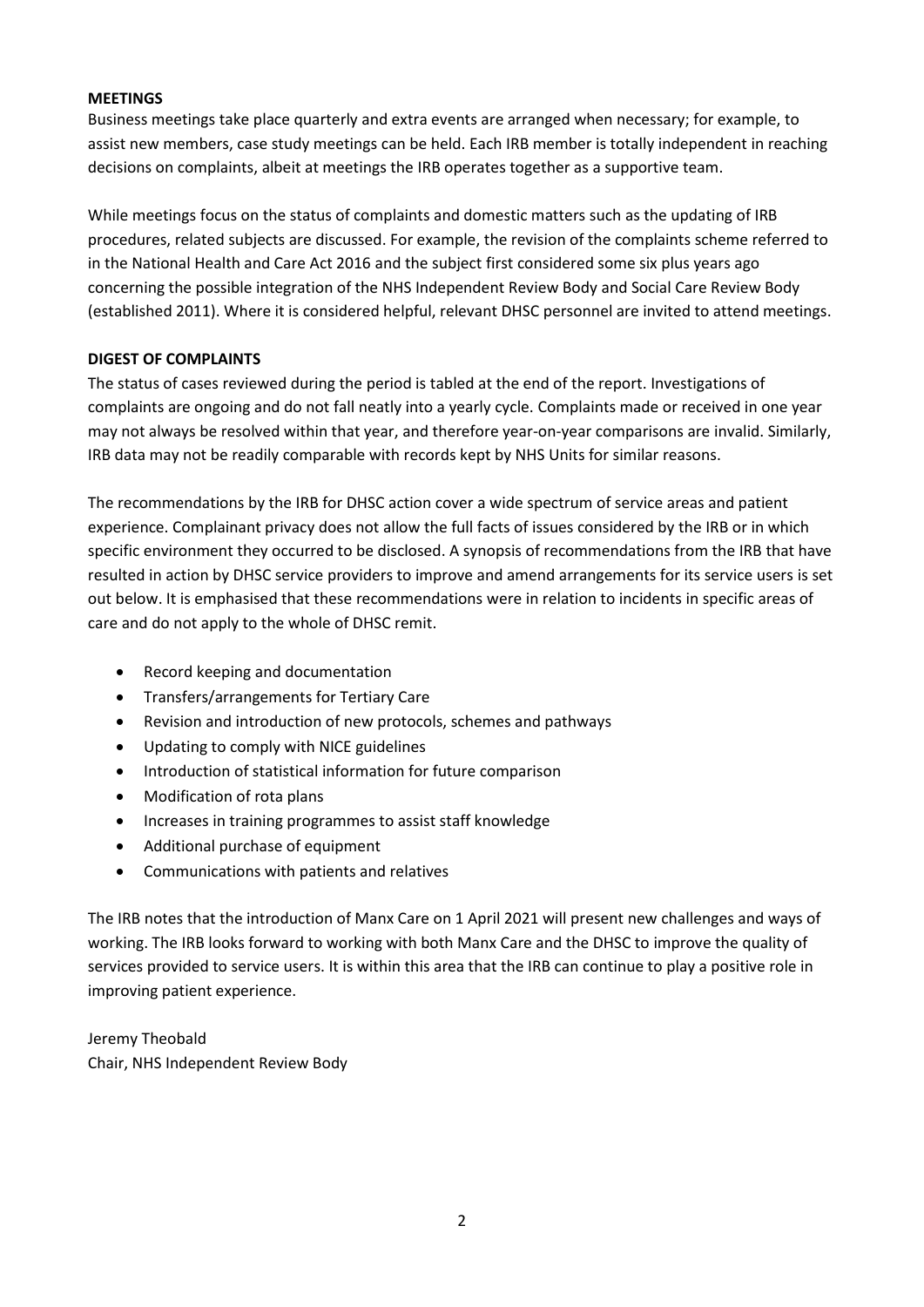# **Status of complaint investigations for the period 1 April 2020 – 31 March 2021**

## **Table interpretation:**

**'Result'** is not a precise definition but provides an indication of elements of the complaint that have been upheld by the Convenor(s). Some of these aspects may have already been resolved during the local resolution process.

**'Recommendations'** can also be made when the content of the complaint is not upheld but it is recognised that improvements are required to the system to ensure a more efficient and improved experience for patients.

### **Number of complaints received**:

The period covered includes cases for which the IRB investigation was completed during 2020/2021.

| 10 | Outstanding cases from previous report           |
|----|--------------------------------------------------|
| q  | Complaints received 1 April 2020 - 31 March 2021 |

## **Note regarding duration of case investigation:**

As will be apparent from the table below, there is no set period for the completion of an investigation albeit the IRB aims to provide a report as swiftly as possible. The provision of copies of the records, the input required from a convenor to examine forensically what can be many hundreds of pages of documents, the time taken for responses to be received where a convenor seeks further information from a complainant and/or the service provider, plus consultation where expert clinical advice is required, are among the factors that affect the timing of the provision of reports. This is particularly notable when a panel hearing is called and completion can be much extended because arrangements need to be put in process for appointing independent clinical experts and then agreement reached on a date for the hearing subject to the availability of all parties involved, which includes the IRB panel, independent clinical experts, complainant(s) and service provider attendees.

Notwithstanding, the exceptional circumstances of the Covid-19 pandemic, have also affected the time taken both to provide records and for reports to be filed.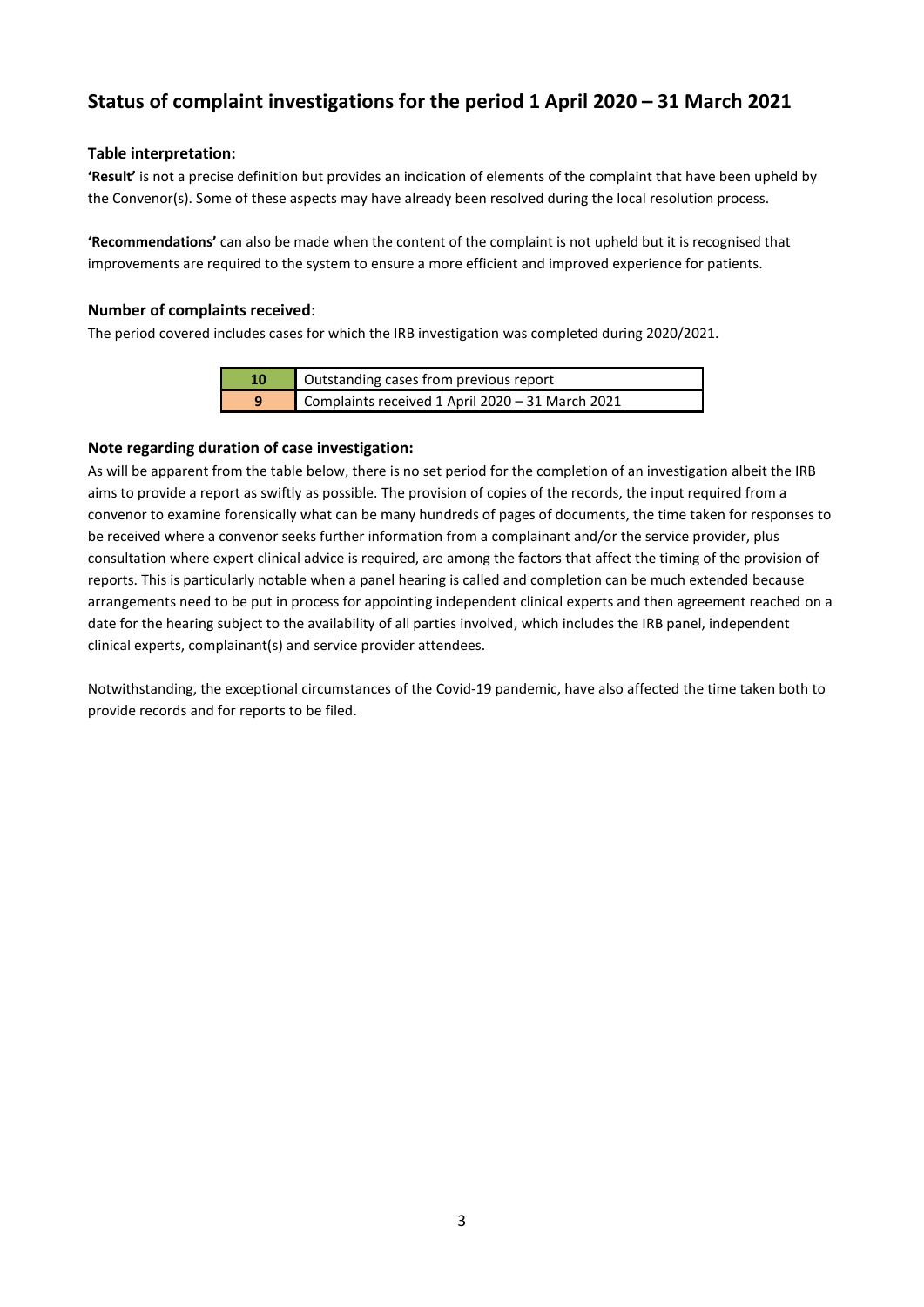| <b>IRB ID</b>  | Commenced | <b>DHSC Division(s)</b> | Convenor(s)/<br><b>Panel Hearing</b>                 | Report<br>issued                | <b>Result</b><br>(upheld/not<br>upheld)                                            | Recommend<br>ations  | <b>Outcome and comments</b><br>as appropriate                                     |
|----------------|-----------|-------------------------|------------------------------------------------------|---------------------------------|------------------------------------------------------------------------------------|----------------------|-----------------------------------------------------------------------------------|
| <b>IRB 190</b> | 18.03.18  | Noble's Hospital        | 1 <sup>st</sup> Convenor<br>2 <sup>nd</sup> Convenor | 05.11.19<br>24.07.20            | 1 of 4 upheld<br>4 of 6 upheld                                                     | $2*$<br>$6(2*+4)$    |                                                                                   |
| <b>IRB 206</b> | 31.12.18  | Noble's Hospital        | 1 <sup>st</sup> Convenor                             | 15.09.20                        | 3 of 3 not<br>upheld                                                               | 3                    | Recommendations on administrative<br>arrangements.                                |
| <b>IRB 208</b> | 06.03.19  | Noble's Hospital        | 1 <sup>st</sup> Convenor                             |                                 |                                                                                    |                      | RCP input; future Panel Hearing.                                                  |
| <b>IRB 212</b> | 14.06.19  | Noble's Hospital        | 1 <sup>st</sup> Convenor<br>2 <sup>nd</sup> Convenor | 28.03.20<br>04.08.20            | 3 of 3 partially<br>upheld<br>Agreed 1st<br>report                                 | 3                    |                                                                                   |
| <b>IRB 214</b> | 29.07.19  | <b>GP Practice</b>      | 1 <sup>st</sup> Convenor                             | 22.04.20                        | Upheld                                                                             |                      |                                                                                   |
| <b>IRB 215</b> | 02.09.19  | Noble's Hospital        | 1 <sup>st</sup> Convenor<br>2 <sup>nd</sup> Convenor | 03.02.20<br>19.05.20            | 1 of 1 not<br>upheld<br>Supported 1st<br>report; further<br>information<br>sought. | $3*$<br>$4(3^*+1)$   |                                                                                   |
| <b>IRB 218</b> | 31.10.19  | Noble's Hospital        | 1 <sup>st</sup> Convenor<br>2 <sup>nd</sup> Convenor | 05.08.20<br>27.10.20            | Partially upheld<br>Supported 1st<br>report                                        | $1*$<br>$2(1^{*}+1)$ |                                                                                   |
| <b>IRB 222</b> | 17.01.20  | Noble's Hospital        | 1 <sup>st</sup> Convenor                             | 18.08.20                        | Upheld                                                                             | $6\phantom{1}$       |                                                                                   |
| <b>IRB 223</b> | 05.02.20  | Noble's Hospital        | 1 <sup>st</sup> Convenor                             | 01.06.21                        | Upheld                                                                             | 5                    |                                                                                   |
| <b>IRB 224</b> | 03.03.20  | Noble's Hospital        | 1 <sup>st</sup> Convenor;<br>Chair                   | 23.08.20<br><b>Final letter</b> |                                                                                    |                      | Not pursued; complainant would not provide<br>workable list of unresolved issues. |